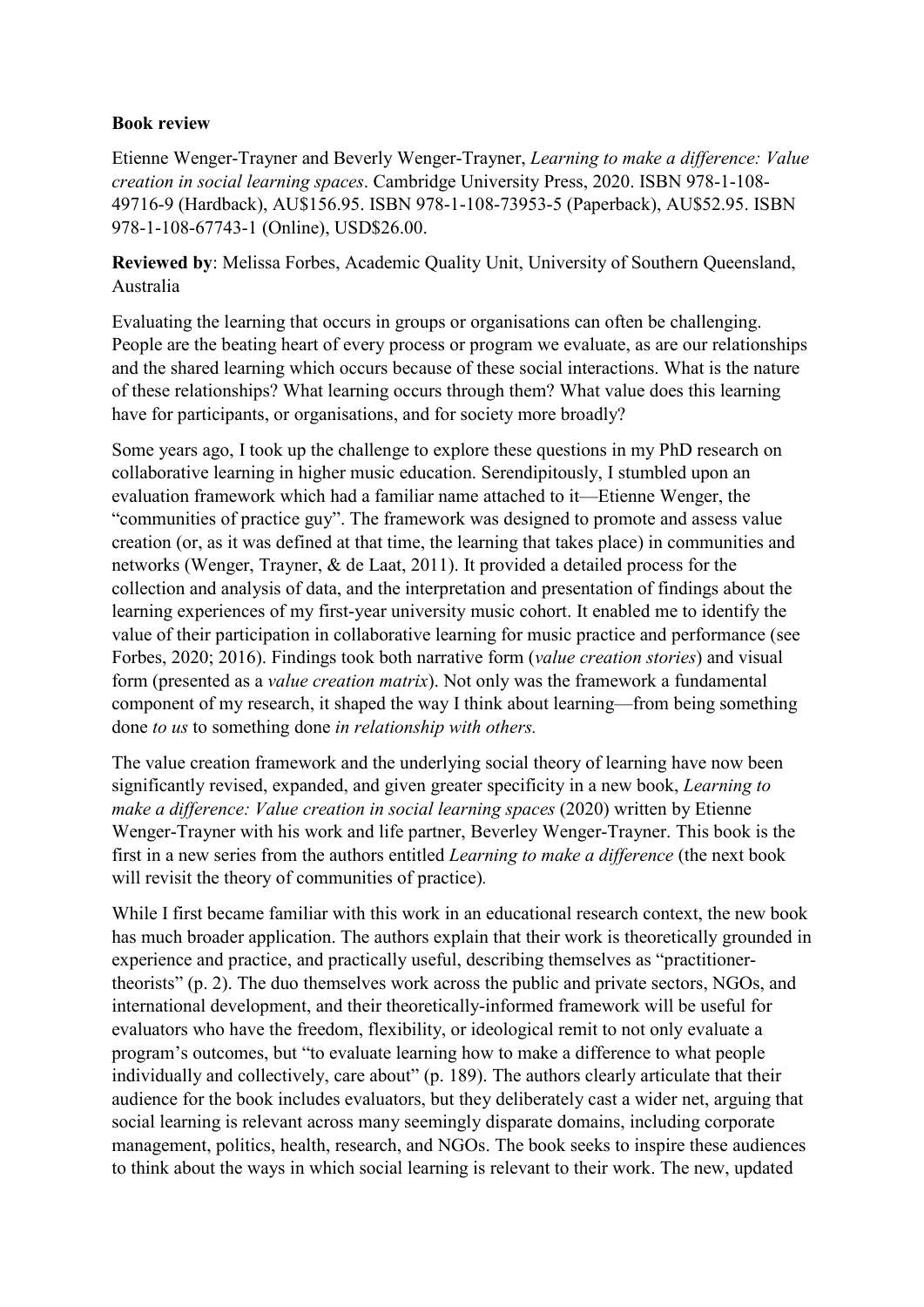framework is a very useful and robust tool for evaluators to deploy in contexts where evaluation commissioners consider that people and their learning is of equal to, or perhaps of even greater importance, than a program's quantifiable outcomes.

The writing is carefully and consciously crafted to be easily digested by those in both operational and strategic roles. The Introduction helpfully provides a "choose your own adventure" road map through the book. The book lends itself to multiple levels of engagement—for practical, specific advice, or for a deeper dive into the theory underpinning the framework. It is thoughtfully structured to facilitate these different levels of engagement. If the theory sounds too heavy for you, read the "overview" at the start of each section for a neat summary, then skip ahead. Each section contains a suggested reading itinerary for selective readers.

The book is structured in two parts. Broadly speaking, Part 1 outlines the theoretical foundations for the framework, which is presented in Part II. Part I refines and extends Wenger's previous work, introducing and developing the concepts of *social learning spaces* (broader than the original *communities of practice*)*, value creation* ("the details of how social learning contributes to the ability to make a difference") and *social learning modes* (generating and translating value and framing and evaluating social learning) (pp. 4-5)*.* In this updated version of the theory, the focus is on people making a difference through mutual engagement, which is theorised as "value creation in social learning spaces" (p. 6). In other words, social relationships define the space and these relationships are central to making a difference to things that people care about. Importantly, the theory presented here does not define "value"—"this is something participants in social learning spaces have to decide" (p. 3); and this value is presumably something an evaluation would then articulate and translate for stakeholders. The book develops a "detailed, operationalized view of the nature of mutual engagement in social learning" (p. 5) and the value creation framework presented in Part II is the tool which evaluators can use to explore mutual engagement and the various social learning modes outlined in the theory of social learning spaces.

I have one word of encouragement for those who might be put off by the authors' seeming use of jargon. The authors use numerous everyday terms in quite technical ways, but they explain the meaning of these terms very clearly and simply. It may take a little time to become familiar with the theory, the terminology, and its application in an evaluation context, however, I believe the nuance and complexity which can be drawn out through its application is worth some initial time investment to understand both social learning theory and its operationalisation. I can see how the work of the authors could form its own stand-alone evaluation of social learning spaces or could be run in tandem alongside a more traditional evaluation framework.

The book is presented in such a way that the reader feels invited into a social learning space with the authors, which gives a great deal of agency to the reader. What an ingenious way to demonstrate the key concepts on offer in this book! This book is thoughtfully written in that the authors ensure that the reader engages with the ideas presented on the reader's own terms, in their own time, and to their level of interest. For qualitative researchers, the book provides an excellent worked example of reflexive writing.

*Learning to make a difference: Value creation in social learning spaces* contains a palpable sense of urgency—the authors argue that for the sake of the future of humanity, a learning